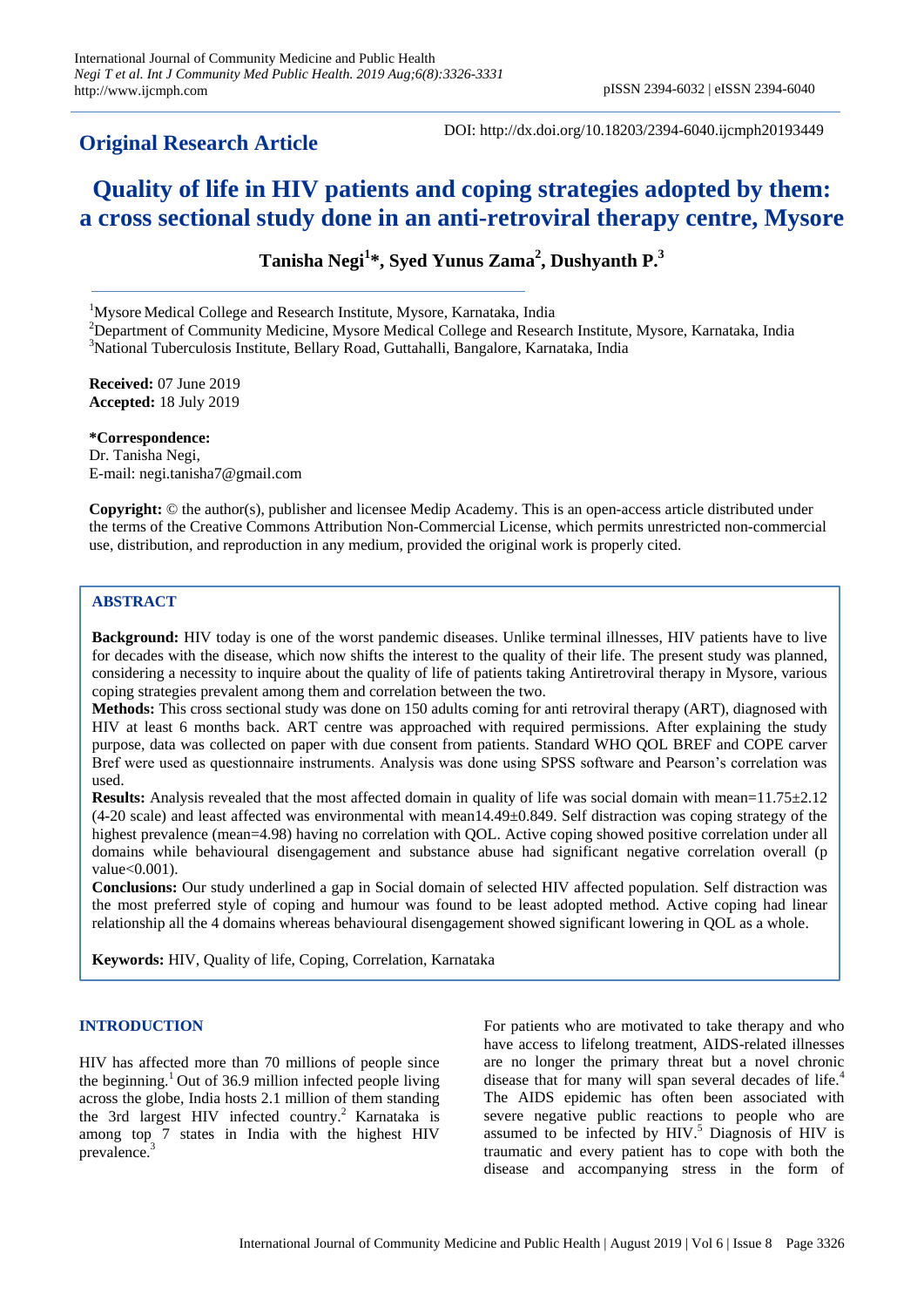biological, psychological and social problem.<sup>6</sup> Coping deficits can have further deteriorating effects including depression and low psychological well-being of the whole affected community in turn. Coping styles greatly influence the psychological impact of  $HIV$  Infection.<sup>7</sup> It is therefore a need of the hour to evaluate what types of methods are being used by the patients and compare the efficiency of the same. A number of studies have been done on QOL related to HIV, but there is a dearth of information about coping methods and its impact on QOL in this geographical area. This type of study will address the lacunae in existing interventions as well as pave our way for innovative strategies.

# **METHODS**

This descriptive cross sectional study was done from 18th July to 14th September 2017.

#### *Study population*

This study was designed focussing on adults living with HIV AIDS in Mysore District of Karnataka, and had been taking medication from ART centre, Mysore for at least past 6 months after both pre-test and post-test counselling.

#### *Inclusion criteria*

Inclusion criteria were Consented patients, seropositive for last 6 months, able to speak and understand the local languages, above the age of 18 years and coming for ART treatment regularly were chosen.

#### *Exclusion criteria*

Exclusion criteria were patients with grade 4 infections, unwilling, with low cognitive ability, and below 18 years.

#### *Sample size*

The mean and standard deviation of quality of life as reported by Nojami et al was used.8

The formula used for calculating sample size is as follows:

$$
n = \frac{Z^2 S^2}{d^2}
$$

where: n=sample size; Z=level of significance; s=standard deviation; d=allowable error values: Z=1.96, S=6.2, d =1, n  $\sim$  147-taken as 150.

#### *Study design*

Appropriate permissions from the Institutional Ethical committee and ART centre Medical Officer were taken. ART centre of tertiary healthcare level, KR Hospital Mysore was approached. Patients were selected by a random sampling technique who met the inclusion criteria. The researcher then established a good rapport with the client and purpose of the study was explained to the patients along with the risks and benefits involved, providing a secure and quiet place considering the time of their comfort. After obtaining the consent, left thumb impression was taken as their approval. Demographic information was recorded. Administration of the questionnaire was done by face to face discussion with effective communication skills in the language of their choice which were Kannada or Hindi.

According to the structured schedule, each patient was interviewed for 20-30 minutes.

#### *Study tools*

Responses were noted using following standard questionnaires:

WHO QOL BREF was used for assessing quality of life. There are 26 questions with scores 1 to 5, reversal of scoring was done for negative answers according to standard guidelines. Data was compiled into 4 Standard domains having Physical, Psychological, Social and Environment components. Domain scores then were converted to the standard 4-20 scoring. Only Transformed Domains were taken for statistical analysis.<sup>9</sup>

Brief COPE which is multidimensional inventory consisting of 28 questions having standard scores from 1 to 4. 28 questions were then converted to 14 coping domains by adding 2 responses each according to the guidelines. Mean of each domain was considered for analysis.<sup>10</sup>

#### *Statistical analysis*

Data obtained from the survey was entered to Microsoft excel. The SPSS 20 software was used for the analysis of the data. Independent sample t-test and one way ANOVA was used to analyse the scores. Pearson's correlation was used.

# **RESULTS**

Of the 150 HIV sero-positives residing in the Mysore district, 66 females and 84 males were considered for this study. The mean age was found to be 34 years, ranging from 22 to 59 years. Majority of them had primary education (39.3%), only 2% had graduation and higher qualifications, while 11.3% were illiterate. 36% were living in joint families and 63.3% belonged to the nuclear family. It was observed that 90% of them showed good compliance to the antiretroviral therapy. However, 6.7% of the study population was diagnosed with existing secondary infection. Mean CD4 count of population was 301.56, with the range of 59 to 570.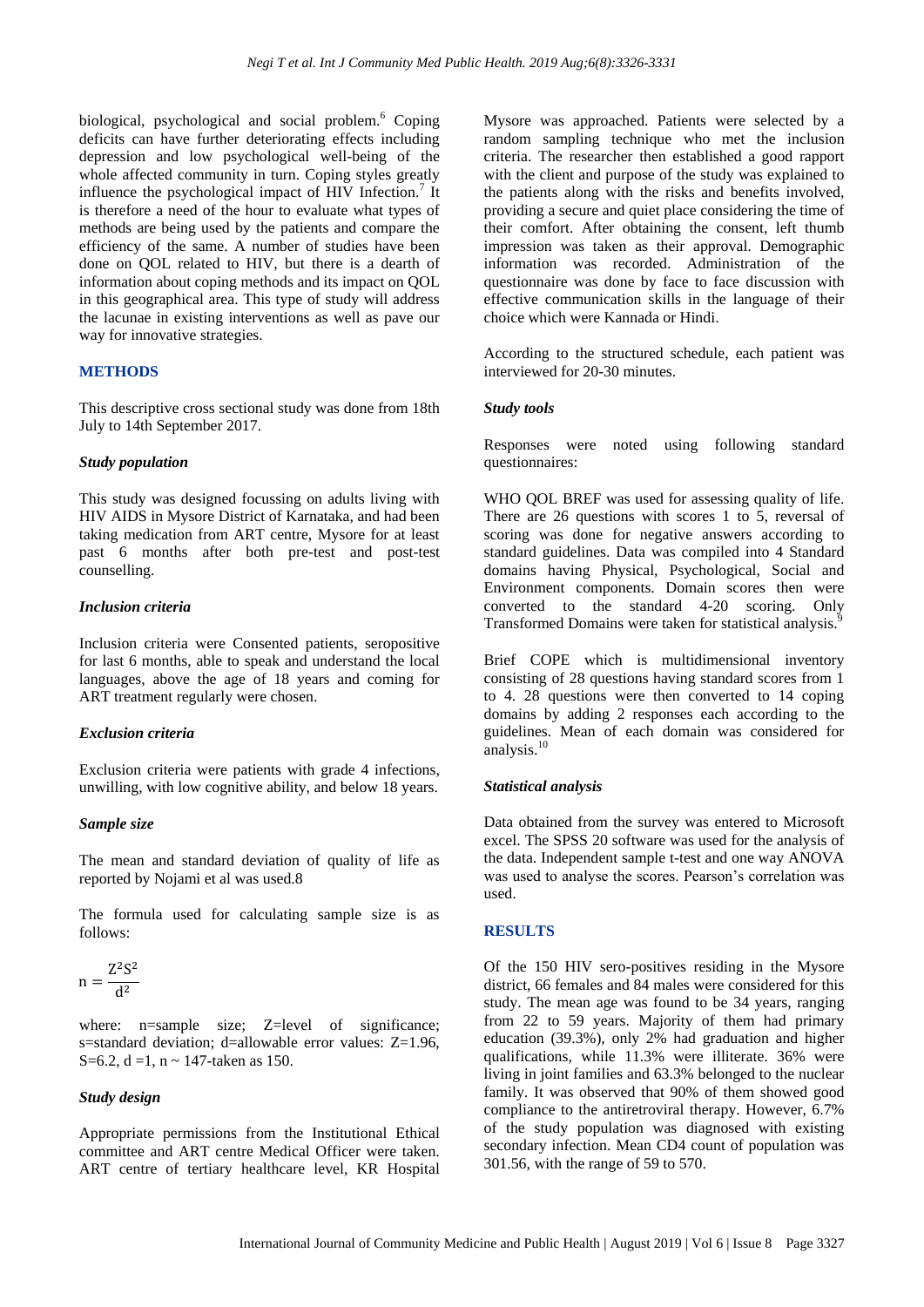QOL was assessed in 4 broad domains. Environmental domain had maximum score among all 4 domains; (mean=14.49; SD 0.849) and Social Domain was found to have the least score of mean=11.75, SD 2.117 (Table 1, Figure 1)

CD4 count showed strong positive correlation with physical (correlation coefficient=0.59) and psychological domain (correlation coefficient=0.356) both with p value<0.001.

# **Table 1: WHO QOL BREF questionnarie domain scores.**

| <b>Domains</b>              | <b>Minimum</b> | <b>Maximum</b> | <b>Mean</b> | <b>Standard deviation</b> |  |  |
|-----------------------------|----------------|----------------|-------------|---------------------------|--|--|
| <b>Physical domain</b>      |                | 16             | 13.23       | 1.593                     |  |  |
| <b>Psychological domain</b> |                | 18             | 12.61       | 1.921                     |  |  |
| <b>Social domain</b>        |                |                | 11.75       | 2.117                     |  |  |
| <b>Environmental domain</b> |                | 16             | 14.49       | 0.849                     |  |  |



#### **Figure 1: Quality of life domains.**

#### **Table 2: Brief cope questionnaire domain results.**

| <b>Coping domains</b>            | <b>Minimum</b> | <b>Maximum</b> | <b>Mean</b> | <b>Std.</b> deviation |  |
|----------------------------------|----------------|----------------|-------------|-----------------------|--|
| <b>Self distraction</b>          | $\overline{c}$ | 8              | 4.98        | 1.463                 |  |
| <b>Active coping</b>             | $\overline{2}$ | ⇁              | 4.00        | 0.969                 |  |
| <b>Denial</b>                    | $\overline{2}$ | 6              | 2.75        | 1.011                 |  |
| <b>Substance use</b>             | 2              | 8              | 2.75        | 1.100                 |  |
| <b>Emotional support</b>         | $\overline{2}$ | 8              | 4.00        | 1.232                 |  |
| <b>Instrumental support</b>      | $\overline{2}$ | 8              | 4.15        | 1.640                 |  |
| <b>Behavioural disengagement</b> | $\overline{2}$ | 8              | 3.99        | 0.882                 |  |
| <b>Venting</b>                   | $\overline{2}$ | 7              | 4.24        | 0.910                 |  |
| <b>Positive reframing</b>        | $\overline{2}$ | $\mathbf{r}$   | 3.46        | 1.008                 |  |
| <b>Planning</b>                  | 2              | 6              | 3.77        | 1.504                 |  |
| <b>Humour</b>                    | $\overline{2}$ | 6              | 2.12        | 0.578                 |  |
| Acceptance                       | $\overline{2}$ | 6              | 3.28        | 0.942                 |  |
| <b>Religion</b>                  | $\overline{2}$ | 8              | 4.89        | 1.511                 |  |
| <b>Self blame</b>                | $\mathfrak{D}$ | 8              | 3.09        | 1.172                 |  |

There was no significant difference in the QOL among males and females.

Compliance to ART showed better results in physical, psychological and environmental domain (p value>0.007).

Family type and QOL had no significant relation. However, married subjects showed positive correlation with social domain (mean=12.33; SD=1.86; p value<0.001 and f value=19.09, one way ANOVA was used for analysis).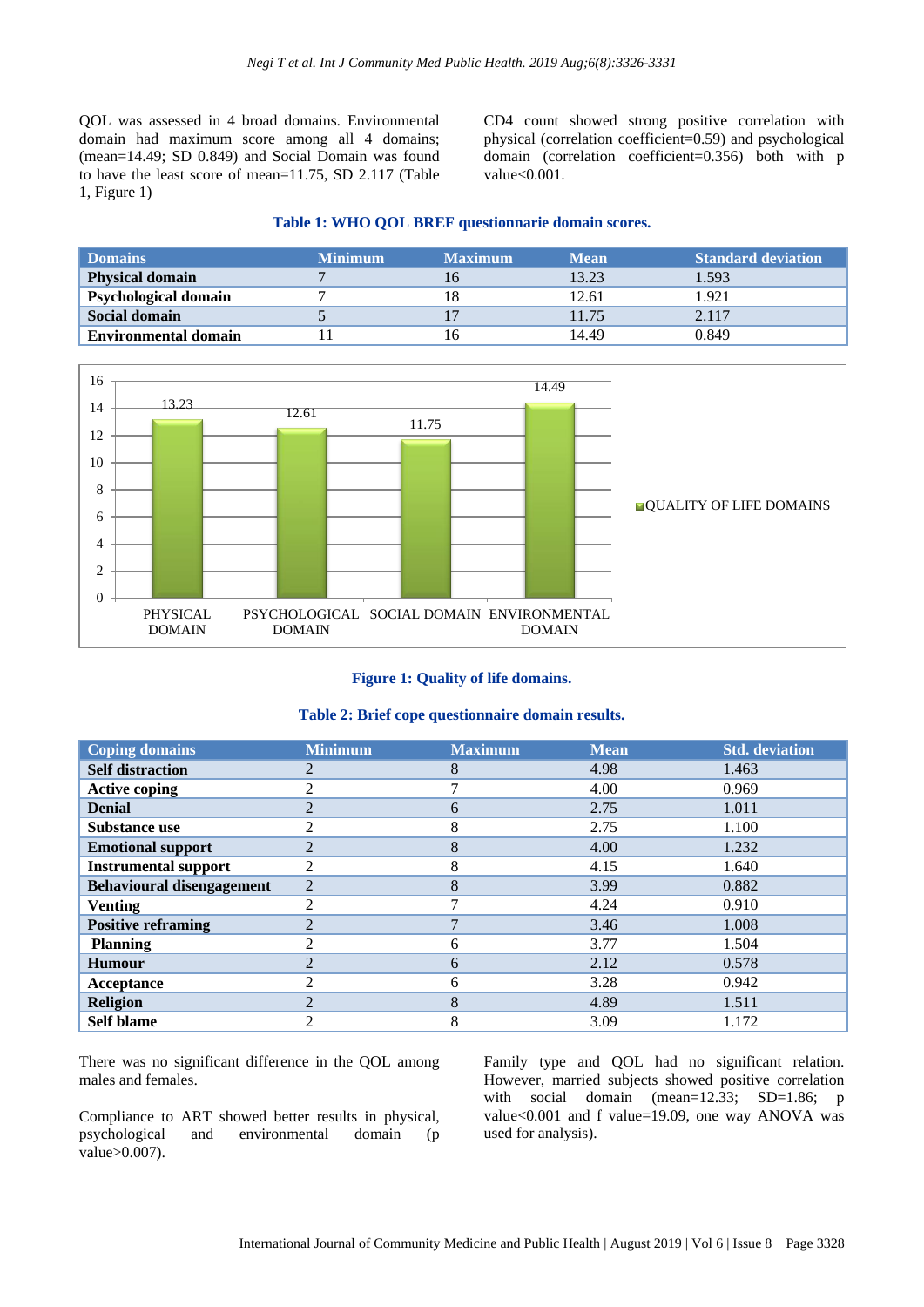While exploring prevalent coping measures in our study population, we found self distraction stood on top (mean=4.98) followed by religion and spirituality (mean=4.89). The least popular was humour with mean= 2.12 (Table 2, Figure 2).



# **Figure 2: Prevalent coping methods.**

|  |  | Table 3: Correlation between QOL and coping domains. |  |  |  |  |  |
|--|--|------------------------------------------------------|--|--|--|--|--|
|--|--|------------------------------------------------------|--|--|--|--|--|

| <b>WHO BREF QOL domains</b> |             |         |             |         |             |         |             |         |
|-----------------------------|-------------|---------|-------------|---------|-------------|---------|-------------|---------|
|                             | Domain 1    |         | Domain 2    |         | Domain 3    |         | Domain 4    |         |
| <b>Coping domains</b>       | Correlation | P       | Correlation | P       | Correlation | P       | Correlation | P       |
|                             | coefficient | value   | coefficient | value   | coefficient | value   | coefficient | value   |
| <b>Self distraction</b>     | $-0.11$     | 0.17    | 0.081       | 0.32    | 0.009       | 0.91    | 0.138       | 0.09    |
| <b>Active Coping</b>        | 0.395       | < 0.001 | 0.22        | 0.007   | 0.23        | 0.004   | 0.17        | 0.03    |
| <b>Denial</b>               | $-0.072$    | 0.37    | $-0.12$     | 0.12    | $-0.001$    | 0.98    | 0.04        | 0.60    |
| <b>Substance use</b>        | $-0.197$    | 0.01    | $-0.19$     | 0.02    | $-0.11$     | 0.178   | $-0.20$     | 0.01    |
| <b>Emotional support</b>    | 0.318       | < 0.001 | 0.193       | 0.018   | 0.275       | < 0.001 | 0.10        | 0.18    |
| <b>Instrumental</b>         | 0.126       | 0.12    | 0.082       | 0.36    | 0.277       | < 0.001 | 0.016       | 0.8     |
| support                     |             |         |             |         |             |         |             |         |
| <b>Behavioural</b>          | $-0.552$    | < 0.001 | $-0.35$     | < 0.001 | $-0.24$     | 0.002   | $-0.36$     | < 0.001 |
| disengagement               |             |         |             |         |             |         |             |         |
| <b>Venting</b>              | 0.26        | < 0.001 | 0.143       | 0.08    | 0.087       | 0.29    | 0.15        | 0.06    |
| <b>Positive reframing</b>   | 0.261       | < 0.001 | 0.19        | 0.01    | 0.20        | 0.01    | 0.16        | 0.05    |
| <b>Planning</b>             | 0.157       | 0.05    | 0.1         | 0.22    | 0.125       | 0.127   | 0.07        | 0.37    |
| <b>Humor</b>                | 0.08        | 0.29    | 0.15        | 0.06    | 0.16        | 0.04    | 0.09        | 0.22    |
| Acceptance                  | 0.09        | 0.26    | 0.002       | 0.98    | 0.12        | 0.125   | 0.08        | 0.32    |
| <b>Religion</b>             | 0.322       | < 0.001 | 0.196       | 0.01    | 0.04        | 0.62    | 0.13        | 0.11    |
| <b>Self blame</b>           | $-0.33$     | < 0.001 | $-0.303$    | < 0.001 | $-0.102$    | 0.21    | $-0.10$     | 0.19    |

Impact of various coping styles with 4 different domains when analysed individually (Table 2), suggested Physical Domain had a strong positive correlation with Active coping (correlation coefficient=0.395), along with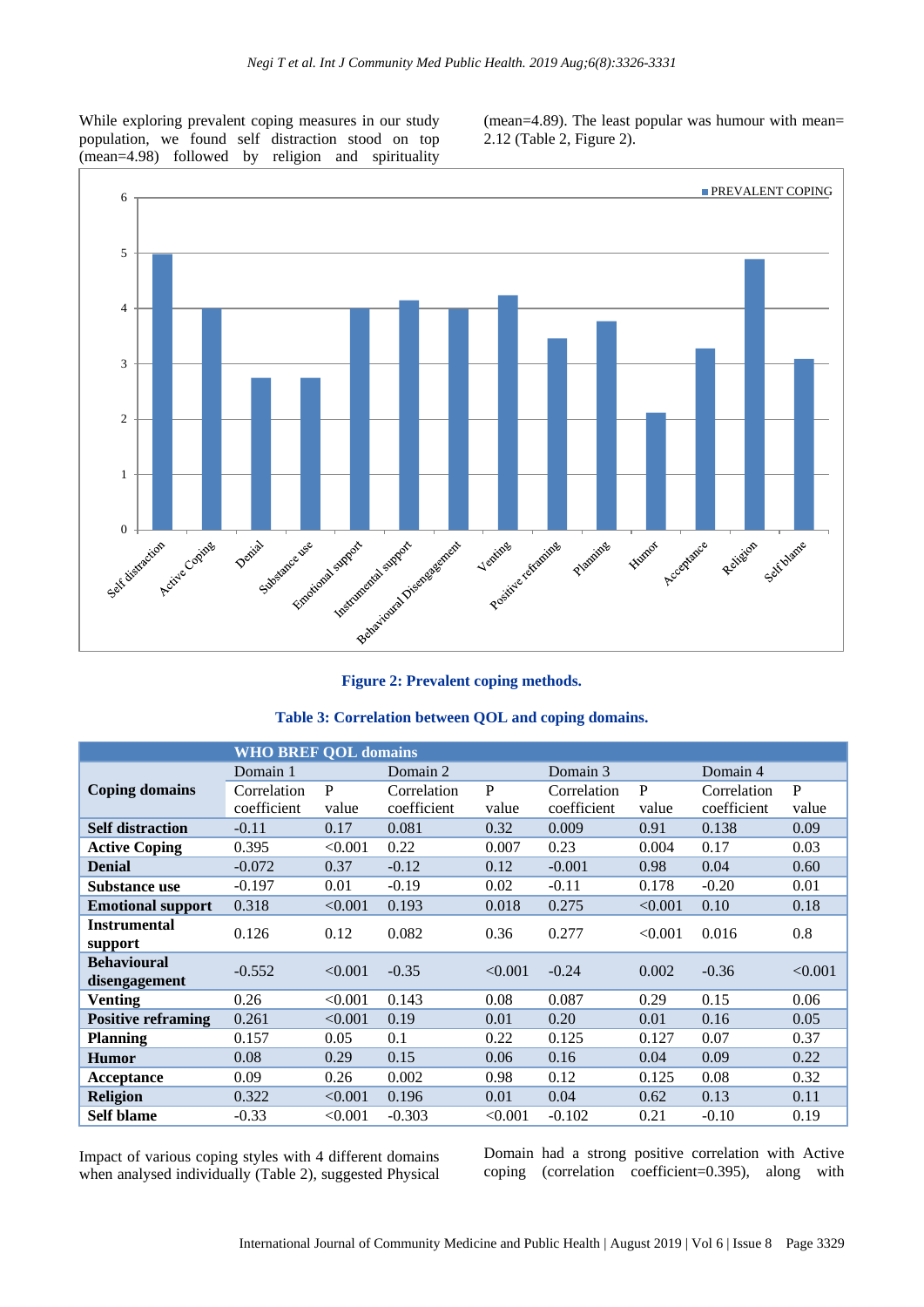religion, emotional support, venting, positive reframing; (all with  $p<0.001$ ), on the other hand, physical domain had negative correlation with Behavioural disengagement and self-blame (i.e., -0.552, -0.33 respectively and  $p \leq 0.001$  for both).

Psychological domain significantly responded with an improvement when Active coping, Emotional support and Religion were chosen to cope (correlation coefficients  $>0.19$ ; p<0.001) Self-blame had a strong negative correlation with psychological domain (correlation coefficient=-0.303; p<0.001)

Social domain responded well with Instrumental support and Emotional support equally; (correlation coefficient=0.277; p≤0.001) along with Active coping (correlation coefficient=0.23; p=0.004), Positive reframing (correlation coefficient=0.20; p=0.01) and Humour (correlation coefficient=0.16; p=0.04). Only Behavioural disengagement (correlation coefficient=- 0.24; p value=0.002) had a significant negative impact on social aspect.

Environmental domain showed an elevated score with Active coping (correlation coefficient=0.17; p value=0.03) and Positive reframing (correlation coefficient=0.16; p value= 0.05) were opted. While Behavioural disengagement (correlation coefficient=- 0.36; p value≤0.001) and Substance use (correlation coefficient=-0.20; p value=0.01) showed in its lowering with negative impact (Table 3).

# **DISCUSSION**

Our analysis showed sequentially increasing scores in Psychological, Physical and Environmental domain respectively, but the domain with lowest scoring was Social, which varied from the results of a study proving physical health as the most lowered domain.7 We found that environmental domain had maximum score, implying that services and accessibility to the patients is at par with their needs. It is supported by a report from Madras where environmental domain had highest QOL score of the four domains.<sup>11</sup>

There was significant improvement in Physical as well as Psychological domains with higher CD4 count. Similar to the study done in the same area, compliance to ART resulted in positive influence on Physical, Psychological and Environmental Domains.<sup>12</sup> High level of CD4 count and good ART adherence also had positive effects on QOL in People Living With HIV AIDS in Zhejiang province of China.<sup>13</sup> This signifies the universal role of CD4 count in improving QOL among the affected population in general.

There was a nil significant difference in life quality of separate genders in over all four domains. This differs from study done in Manipal, where out of the four domains, it was seen that though women had almost same mean score as that of men with respect to physical and psychological domain, but had a significantly lower mean score in social and environmental domains.<sup>14</sup>

We significantly found that social domain was better in the married subjects, a similar study found influence on physical domain, psychological domain and general quality of life in addition to social domain.<sup>15</sup> HIV being mostly the disease of reproductive age, existence of a life partner is noteworthy when it comes to their overall wellbeing.

Commonly adopted coping style was self distraction, differing with a finding, where problem focused coping strategy was high and acceptance was used as the most common coping style among HIV affected.<sup>16</sup> Positive reframing and planning was a moderately adopted method among our population in contrast to a report stating, their subjects rarely used active coping of positive reframing and planning.<sup>17</sup>

We explored that active coping elevated scores in all 4 domains of QOL and behavioural disengagement deteriorated the condition in general. Physical domain had significant positive correlation with active coping, venting, emotional support, planning, positive reframing and religion. Behavioural disengagement and self-blame had negative impact. This denotes, a person's positive and planning mindset together with emotional support can enhance the quality in physical aspect.

Along with active coping, emotional support and religion also elevated psychological status, while substance abuse, behavioural disengagement and self-blame lowered the domain scores significantly. Researchers found that emotional support improves psychological health. Complementing this finding one study also proves that spirituality reflects positive emotions and improves life quality.<sup>18</sup> In support, one more study concluded that religious commitment plays a role in enhancing illness prevention, coping with illness, and recovery.<sup>19</sup>

Active coping, emotional support, positive reframing, instrumental support and humour made the social aspect of subjects better. Interestingly while other domains were almost unaffected by humour, social domain was made better. Environmental domain levelled up in those who were active and had positive reframing attitude. This suggests active people could get most out of the facilities available. On the other hand behavioural disengagement and substance abuse could have abstained from rendering the benefits of resources and facilities made available to them.

# **CONCLUSION**

The present study concluded by highlighting a pit in the social domain of people living with HIV in Mysore district. Comparatively raised environmental score indicates a satisfaction among patients when it comes to